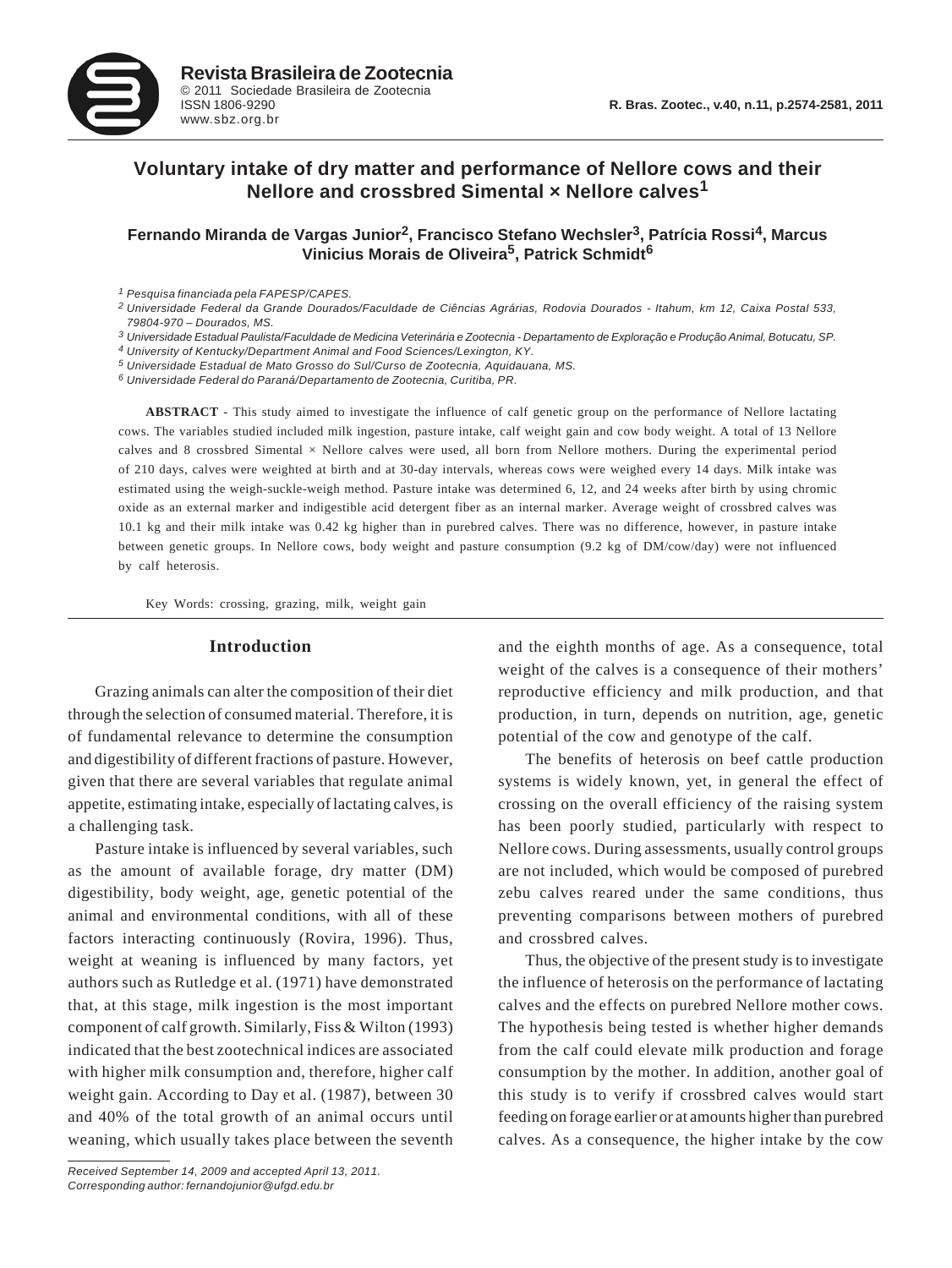and/or calf would indicate the need for lower forage pressure in cows producing crossbred calves.

## **Material and Methods**

This study was carried out in the Fazenda Experimental São Manuel, which belongs to the Universidade Estadual Paulista (UNESP) - Faculdade de Medicina Veterinária e Zootecnia, located in the municipality of São Manuel, state of São Paulo.

From a stock of 52 Nellore cows, half were randomly chosen for artificial insemination with semen from a Nellore bull and the other half with semen from a Simental bull. Both bulls had expected difference in progeny for gain in weight close to zero. A total of 37 primiparous and pluriparous gave birth to 24 Nellore calves and 13  $\frac{1}{2}$  Simental  $\times \frac{1}{2}$  Nellore calves. A group of 21 cows were selected and distributed according to the genetic group of the calves, i.e. a Nellore group composed of 13 cows with purebred calves, four males and nine females, and a Simental group composed of 8 cows with crossbred calves, four males and nine females.

Based on the date of birth (December  $1<sup>st</sup>$  to January 31st), cows were randomly assigned into three groups, with an interval of 20 days between groups, as follows: group A: five cows, with 2 Nellore calves and 3 crossbred calves; group B: nine cows, with 7 Nellore calves and 2 crossbred calves; and group C: seven cows, with 4 Nellore calves and 3 crossbred calves.

Calves were weighted up to weaning, at 30-day intervals, according to their respective group. All cows were weighted until weaning, but at a 14-day interval. All animals were kept in a pasture of *Brachiaria decumbens*, with a few *Brachiaria brizantha* patches, and subdivided into 14 paddocks, with an average density of 0.7 AU/ha. Soon after birth, calves and mothers were taken to a barn and weighed. Later, each calf was subjected to navel treatment, received a tattoo and an earring for identification and received a dose of ivermectin. Subsequently, animals were dewormed and vaccinated against foot-and-mouth and clostridial diseases.

Milk production was always determined before the beginning of the estimate pasture consumption on the 3<sup>rd</sup>,  $6<sup>th</sup>$ , 12<sup>th</sup> and 24<sup>th</sup> weeks. The method used to measure milk production was indirect, i.e., the difference between the weight of the calf before and after feeding, according to procedure described below. At 10 p.m. of the day prior to measurement, calves were separated from the cows and put to suckle at 5:30 p.m. of the same day, for 30 minutes, in order to empty the udders, and again, at 6 p.m., they were separated from mothers. Calves fasted for 12 hours total, and at 6 p.m. on the following day, having been previously weighed,

they were placed with the cows to feed; when all finished sucking, they were separated and weighed again. The estimate of milk yield obtained by the difference of weights before and after feeding was corrected to 24 hours, and these data were used to estimate the total yield between 21 days and 168 days of lactation by integrating the lactation curve in this interval.

The voluntary dry matter intake from pasture was estimated at 6, 12 and 24 weeks postpartum. Chromic oxide was used as an external marker to estimate fecal output, given orally once a day (Langlands et al. 1963; Owens & Hanson, 1992) at 10 a.m., during 11 days in a serving of 15 g for the cows and 2, 2.5 or 4 g for calves in the three measurement periods, respectively. These portions were packaged in a paper cartridge and directly introduced into the esophagus through the rubber tube. The first seven days were used for the indicator to reach equilibrium within the gastrointestinal tract and, during the next five days, stool was collected at the time of each dosage. Approximately 150 g of feces were collected directly from the rectum of the animals, and these samples were placed in plastic bags and frozen, and subsequently dried in a forced circulation oven at 60 ° C for about 72 hours. After drying, samples were ground and mixed to form a composite sample per animal in each assessment period.

Sampling of pasture intake was obtained using two esophageal fistulated animals. During the five days of stool collection, animals were arranged so that one of the fistulated animals was placed together with a group of cows and calves whose consumption was being measured. The fistulated animal was removed at the time of taking the animals to the barn for sampling feces. Food samples collected from each fistulated animal were frozen and subsequently dried, ground and submitted to bromatological analysis.

The supply of dry matter available in the paddock was always estimated in the same week when consumption was measured. For this, a 25 cm-sided square was thrown randomly during a walk around the paddock (Hodgson et al., 2000). The forage contained in the square was cut approximately 5 cm off the soil. The process was repeated ten times to form a composite sample, which was taken to the laboratory, still heavy green, dried in forced ventilation oven at 60 °C for 72 hours, ground and stored.

Samples of the food consumed and feces were analyzed for composition in dry matter (DM) and crude protein (CP), according to AOAC (1995); neutral detergent fiber (NDF) and acid detergent fiber (ADF), according to Goering & Van Soest (1970), and indigestible ADF (iADF), which served as an internal marker, through 144 hours of incubation in the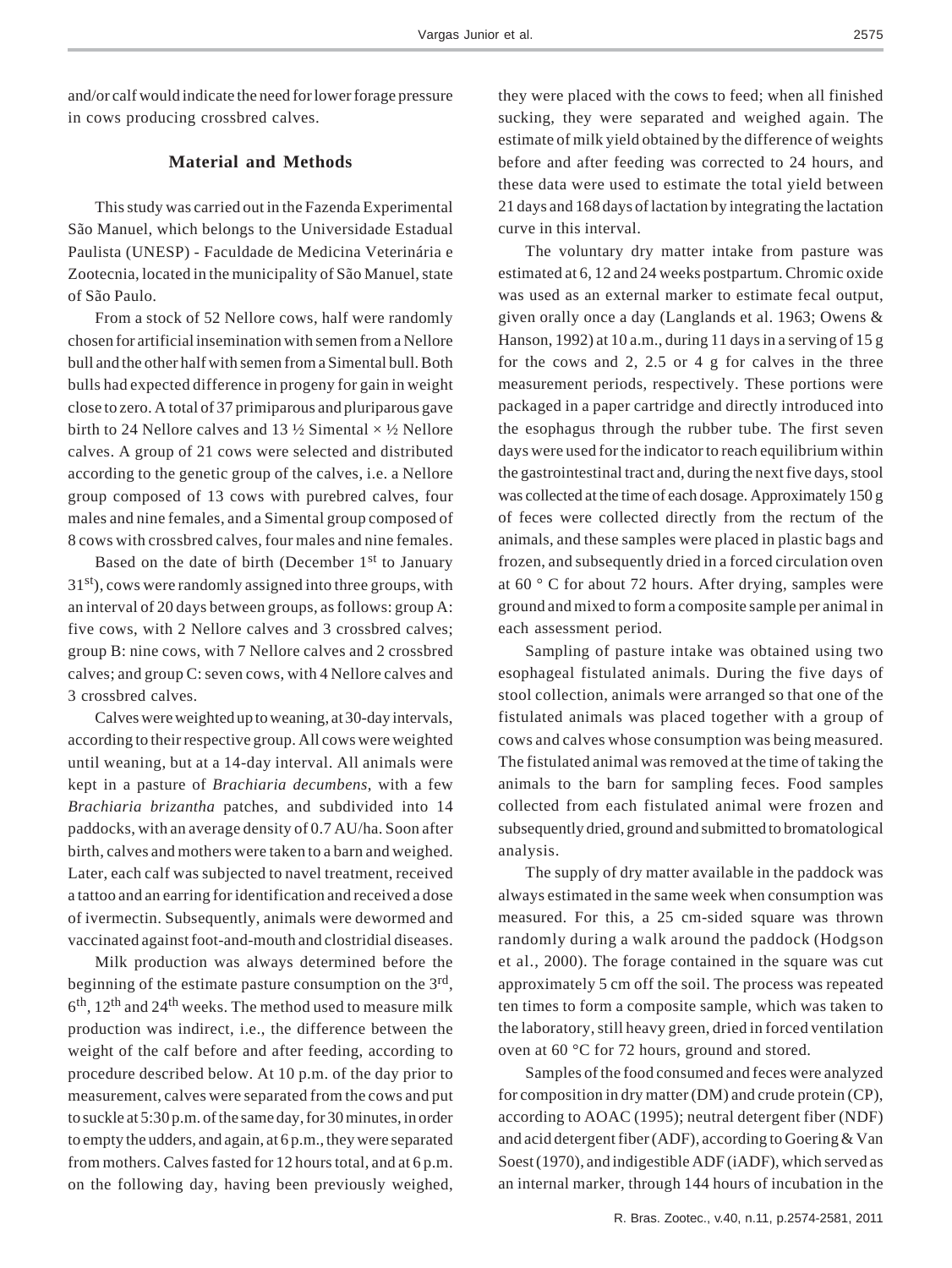rumen of two steers fitted with rumen cannula, according to Penning & Johnson (1983). The concentrations of chromium were also determined in feces according to methodology of digestion and solubilization described by Bremer Neto (2005), and reading done by atomic absorption spectrometry and atomic flame absorption.

To estimate the digestibility (D) of DM in cows, the following formula was employed:  $D = 1 - C_{Pasture} / C_{iADE}$ where:  $C_{\text{Pasture}} = \text{concentration}(g/g)$  iADF grazing consumed DM, and  $C_{iADE}$  = concentration (g/g) of iADF in Fecal DM.

C intake (g DM/Animal/day) was estimated using the following formulas:  $C = F/(1 - d)$  and  $F = (g Cr \text{ supplied}/$ animal/day) / (g Cr/g Fecal DM), where:  $F =$  daily output of fecal DM (g/animal/day).

To estimate dry matter intake of pasture for calves, it was assumed that breast milk contained on average 13.5% total solids (Felten et al. 1989; Cruz et al., 1997), which allowed for estimating dry matter intake of milk. It was also assumed that the milk contained 92% digestibility (Baker et al., 1976) and zero content of iADF. Thus, the total fecal output was estimated like in cows. Next, the production of fecal matter attributable to milk was calculated, which was then subtracted from F for obtention of fecal output attributable to pasture. As the concentration of fecal iADF  $(C<sub>iADF</sub>)$  was the weighted average concentration in feces derived from milk  $(c_{Fmilk})$  and feces coming from the pasture  $(C_{\text{FPasture}})$ , it was assumed that  $C_{\text{Fmilk}}$  was zero, thus:  $C_{\text{Fpasture}} C_{\text{Feces}} * F / F_{\text{Pasture}}.$ 

On the other hand, the DM digestibility of the pasture consumed by calves was estimated by the equation:  $D_{\text{Pasture}} =$ 1 - C<sub>Pasture</sub> / C<sub>FPasture</sub>. Finally, MS was estimated in a similar manner to that used in cows, i. e.  $C = F/(1-D_{\text{Pasture}})$ .

This assay used a randomized blocks design, with more than one repetition per block and repeated measures over time. Results were analyzed statistically by restricted maximum likelihood, using the MIXED procedure (Littell et al., 1996) of SAS (version 6.12). The model included as fixed, genetic group and sex of the calf as the main factors, and the random effect of block, linear effects of body weight and supply of dry matter in pastures as the repeated measures. Also in the repeated measures, the linear and quadratic effects of days postpartum were tested, and their interactions with genetic group and, as covariates, the order of birth (linear and quadratic effect) and milk yield (linear and quadratic effect), assuming a first order autoregressive effect. Random factors included the effects of cows or calves within sex and genotype (error) and residuals (error b).

Total milk production between 21 and 168 days was estimated by integrating the fitted curve in this interval.

To analyze the composition of the material offered and extrusa, a regression model that included the linear effect of week of harvest as main plots and the effects of material (offered or extruded) and interaction between material and weeks as subplots was used. Error (a) was composed of the deviations from the regression, which were assumed to be null. This analysis was performed using the GLM procedure of SAS (version 6.12)

#### **Results and Discussion**

In this assay, there were no significant differences in birth weight between races or genders (Table 1). However, weight gain to weaning was higher in male crossbred Simmental, followed by Nellore males, crossbred females and purebred females (Figure 1), which was expected, primarily due to the effect of heterosis, and, therefore, their gender.

The crossbred calves weighed 10.1 kg (6.3%) more than the purebred at 210 days (Table 1). This difference, however, was lower than that reported by Alencar & Barbosa (1995), who estimated an average of 12% gain in weaning weight of calves born from crossing *Bos taurus* bulls with Zebu cows. In this study, probably the quality and availability of pasture at the time of weaning (July-August) have limited the phenotypic expression of the expected advantage in the crossing, but even so, the adjusted weight at 210 days of both genetic groups can be considered good.

|  |  | Table 1 - Weight of calves, by sex and genetic group, with their regression equations of weight on age |
|--|--|--------------------------------------------------------------------------------------------------------|
|  |  |                                                                                                        |

| Variable                                  | Genetic group          | Sex             |                 | Probability by sex <sup>a</sup> | Regression <sup>b</sup> |
|-------------------------------------------|------------------------|-----------------|-----------------|---------------------------------|-------------------------|
|                                           |                        | Male            | Female          |                                 |                         |
| Weight at birth (kg)                      | Nellore                | $32.8 + 4.7$    | $32.2 + 4.5$    | 0.9212                          | $\mathbf{c}$            |
|                                           | $\frac{1}{2}$ Simental | $31.5 \pm 5.1$  | $30.9 + 5.7$    |                                 |                         |
| Probability by genetic group <sup>a</sup> |                        | 0.8379          |                 |                                 |                         |
| Weight at 210 days (kg)                   | Nellore                | $167.6 \pm 5.1$ | $152.1 \pm 4.7$ | 0.0010                          | $\mathbf{c}$            |
|                                           | $\frac{1}{2}$ Simental | $179.4 \pm 5.7$ | $160.6 + 6.7$   |                                 |                         |
| P <sup>a</sup> of genetic group           |                        | 0.0005          |                 |                                 |                         |

<sup>a</sup> Probability of type-I error in the difference between means for sex and genetic group.

<sup>b</sup> Age (I). in days.

 $c$  Nellore males: Y = 32.756 + 0.80028 I – 0.00075229 1<sup>2</sup>; Nellore females: Y = 32.209 + 0.72010 I – 0.00071069 1<sup>2</sup>; ½ Simental males: Y = 31.475 + 0.78573 I – 0.00038822 1<sup>2</sup>;  $\frac{1}{2}$  Simental females: Y = 30.928 + 0.72574 I – 0.00051547 I<sup>2</sup>.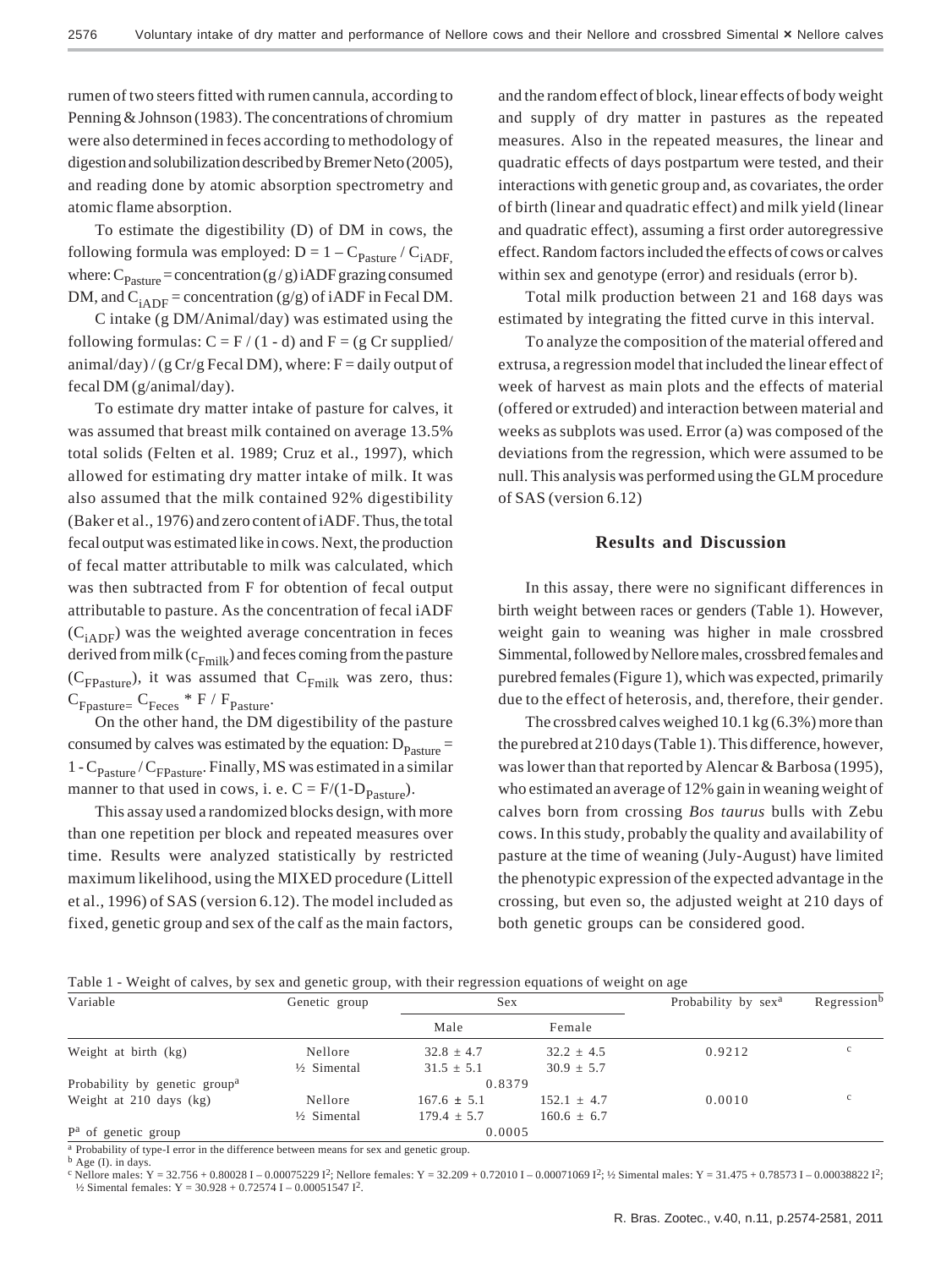

Figure 1 - Adjusted body weight (kg), from birth to weaning, of Nellore and crossbred Simmental × Nellore calves according to age and sex.

The weight of the cows in the postpartum period did not indicate influence of the genetic group ( $P = 0.3913$ ) or gender  $(P = 0.4958)$  of the calves. Cows lost weight from birth to weaning  $(P = 0.0010)$  and mean body weight during the period was 417 kg. A reduction in production/consumption of milk was also verified with the progression of lactation, in quadratic form (Table 2, Figure 2). Alencar et al. (1988) also found a decrease in milk production with advancing lactation, although in linear form.

In this study, despite the effect of the genetic group (Table 3), no effect of calf gender on milk consumption was observed ( $P = 0.6515$ ). However, Alencar et al. (1988) and Cruz et al. (1997) reported higher consumption of milk in males. The effect of age was also detected ( $P = 0.0636$ ) as well as interaction between age and genetic group ( $P = 0.0436$ ) in milk consumption from 21 to 168 days. In this case, the crossbred calves ingested, on average, over the study period, 0.42 kg/animal/day more milk (Table 3). This difference was more prominent before 63 days of age (Figure 2). Moreover, Espasandin et al. (2001) noted no effect of the breed of calf on milk production and also observed that cows that had lower quality food made use of their body reserves while maintaining milk production. Yet Calegari et al. (2009) found an effect of genetic group on milk production, with greater

Table 2 - Means and standard errors of milk consumption of calves (kg/calf/day), according to genetic group, with respective regression equations for consumption by age

| $rac{1}{2}$                                         |      |                   |        |                         |  |
|-----------------------------------------------------|------|-------------------|--------|-------------------------|--|
| Genetic group                                       | Mean | Standard<br>error | pa     | Regression <sup>b</sup> |  |
| Nellore                                             | 4.42 | 0.300             | 0.0436 | c                       |  |
| $\frac{1}{2}$ Simental $\times \frac{1}{2}$ Nellore | 4.84 | 0.357             |        | đ                       |  |

<sup>a</sup> Probability of type I error in the difference between means.  $\frac{b}{c}$  Age (I), in days.<br> $\frac{c}{c}$  Y = 5.35 + 0.0013 I – 0.000110 I<sup>2</sup>

 $d Y = 7.48 - 0.0498 I + 0.000141 I<sup>2</sup>.$ 



Figure 2 - Consumption of milk of Nellore or crossbred ½ Simental  $\times$  ½ Nellore calves from 3 to 24 weeks of age.

production for the cows that nursed Nellore crossbred calves (Simmental or Angus A.) than those who breastfed Nellore calves and, at the same time, pairs of cow/calf purebred Nellore required less energy for maintenance, but due to better performance of crossbred calves, all mixbred cow/calf pairs were more efficient.

Vargas Junior et al. (2010) observed, using this same batch of animals, an increase in the frequency of feedings by Nellore calves, but the same overall time spent breastfeeding, which indicates more intensive feeding by crossbred calves.

The total production of milk estimated in the period from 21 to 168 days was 690 kg/cow for the mothers of Nellore calves and 707 kg/cow for the mothers of ½ Simental crossbred calves. Based on these productions and the estimated weight gain of calves from 21 to 168 days, the following feeding conversions were obtained: 6.40, 7.19, 6.04 and 6.86 kg to 1.00 kg of body weight gain in Nellore males, Nellore females, ½ Simmental ½ Simmental males and females, respectively, with average conversion of 6.6:1. This conversion was worse than that estimated by Alencar et al. (1996) to purebred Nellore calves, which can be explained by higher consumption of milk observed by these authors. Rovira (1973) remarks that variations in the conversion can occur because the relationship between additional milk consumption and increase in weaning weight depend on the quality of the pasture where the calves are. Therefore, the worse the quality, the more the calves are dependent on consumed milk, and the worse the conversion of milk in weight.

According to Ansotegui et al. (1991), there may be confusion when trying to explain the increased weight gain in the calf by the cow's milk production, since calves tend to consume similar amounts of metabolizable energy per unit weight, i.e., the consumption of milk is smaller, the calf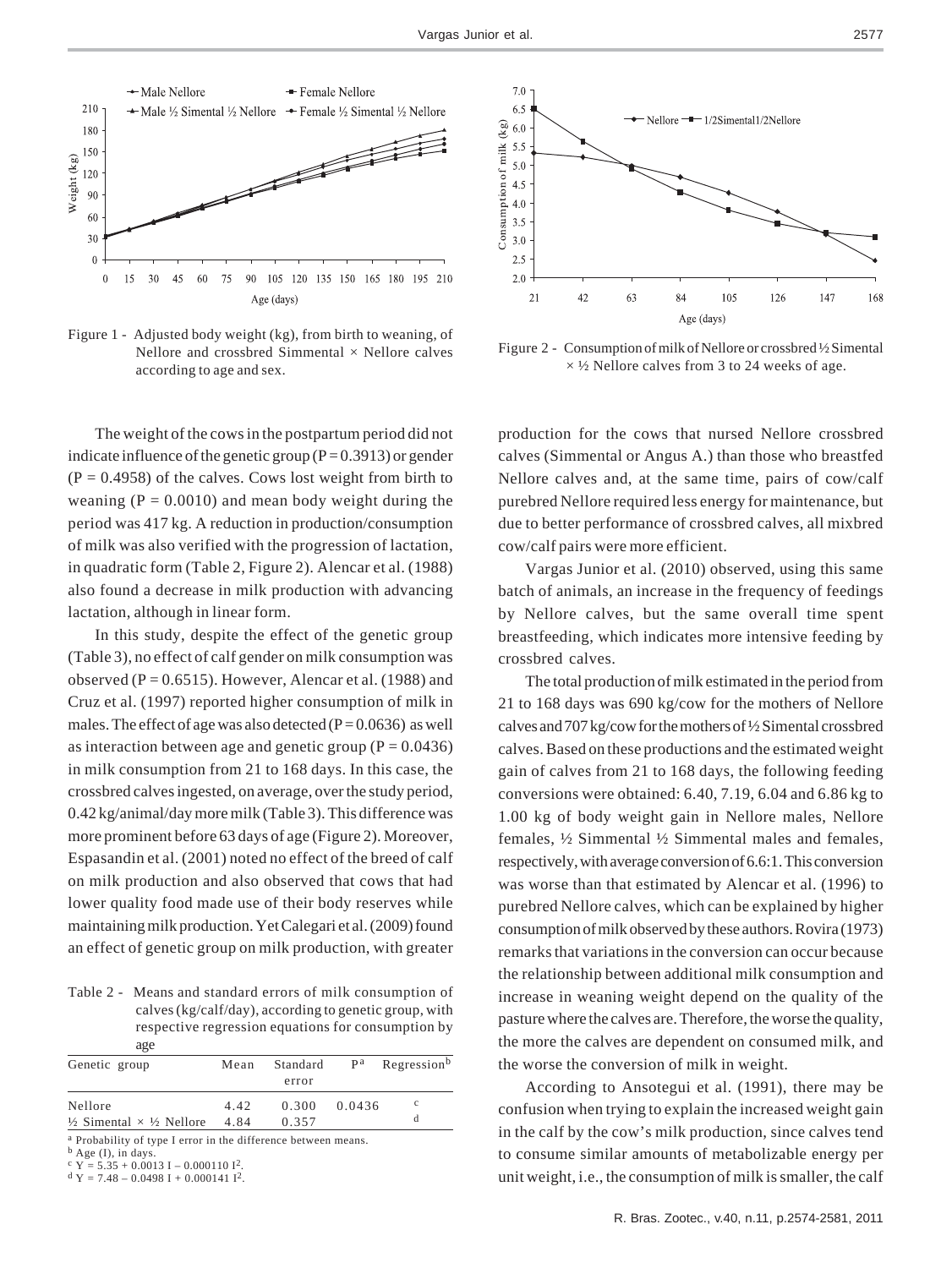| Consumption (kg/calf/day) | Genetic group or sex of calf | Mean | Standard error   | P <sup>a</sup> | Regressionb |
|---------------------------|------------------------------|------|------------------|----------------|-------------|
|                           |                              |      | Pasture          |                |             |
| Unadjusted for BW         | Nellore                      | 1.20 | 0.07             | 0.7960         | $\mathbf c$ |
|                           | $\frac{1}{2}$ Simental       | 1.16 | 0.09             |                |             |
| Adjusted for BW           | Nellore                      | 1.21 | 0.07             | 0.4174         | d           |
|                           | $\frac{1}{2}$ Simental       | 1.11 | 0.09             |                |             |
|                           | Male                         | 1.07 | 0.08             | 0.1547         |             |
|                           | Female                       | 1.25 | 0.08             |                |             |
|                           |                              |      | Pasture $+$ Milk |                |             |
| Unadjusted for BW         | Nellore                      | 1.89 | 0.10             | 0.9539         | e           |
|                           | $\frac{1}{2}$ Simental       | 1.88 | 0.12             |                |             |
| Adjusted for BW           | Nellore                      | 1.93 | 0.08             | 0.1615         | f           |
|                           | $\frac{1}{2}$ Simental       | 1.78 | 0.10             |                |             |
|                           | Male                         | 1.70 | 0.09             | 0.0444         |             |
|                           | Female                       | 2.00 | 0.09             |                |             |

Table 3 - Means of pasture dry matter and total (pasture + milk) intake, unadjusted and adjusted for body weight of calves

<sup>a</sup> Probability of type I error in the difference between means.

b Age (I), in days.<br>
c Y = -0.72 + 0.026391 I - 0.000072 I<sup>2</sup>.<br>
d Y = -0.07 + 0.019108 I - 0.000066 I<sup>2</sup>

 $^{\text{e}}$  Y = - 0.24 + 0.031116 I - 0.000093 1<sup>2</sup>.<br><sup>f</sup> Nellore males: Y = 0.45 + 0.024186 I - 0.000103 1<sup>2</sup>; Nellore females: Y = 0.75 + 0.024186 I - 0.000103 1<sup>2</sup>; ½ Simental males: Y = 1.52 + 0.004332 I - 0.000038 1<sup>2</sup>;  $\frac{1}{2}$  Simental females: Y = 1.82 + 0.004332 I – 0.000038 I<sup>2</sup>.

increases forage intake in an attempt to keep power consumption (Baker et al., 1976; Le Du & Baker, 1979; Boggs et al., 1980; Grings et al., 1996).

A point to consider is that perhaps the maximum production of a beef cow is determined not only by their physiological capacity to produce milk, but also by the ability of the calf to extract of produced milk. This can be observed in this study, because 1/2 Simmental crossbred calves with higher growth rate and thus increased demand, consumed more milk. Restle et al. (1989) and Moletta et al. (1989), studying the relationship of milk production of two native breeds (Charolais and Nellore) with the purebred performance of their progeny, found no differences between genetic groups in milk production, but observed that the offspring of Charolais cows responds best to increase production of milk then those of Nellore cows. On the other hand, Ribeiro & Restle (1991), working with two maternal breeds (Charolais and Aberdeen Angus) and four progeny derived from crosses with Nellore calves, had purebred Charolais, Aberdeen Angus and crossbred  $1/2$  Nellore  $\times$   $1/2$  Charolais and  $1/2$  Nellore  $\times$   $1/2$  Aberdeen Angus and found that the average milk production of mothers of crossbred calves was 20.1% higher than the mothers of purebred calves. Moreover, Ribeiro et al. (1991) observed, in the same genetic groups, production 29% higher in mothers of crossbred calves. Similarly, in this study, Nellore cows that are mothers to crossbred calves produced 8.7% more milk, and this smaller difference can be attributed in part to the milk potential of the Nellore, which is smaller than the breeds Charolais and Aberdeen Angus.

Like the quality of pasture, CP content of the extrusa (ingested by fistulated animals) was greater than the available pasture (provided material); on the other hand, NDF, ADF, hemicellulose, cellulose and lignin were lower in the extrusa, indicating the selection made by fistulated animals (Table 4). These results were similar to those observed by Cunha et al. (1992), Berchielli et al. (2002) and Salman et al. (2000).

According to Van Soest (1994), PB concentrations above 7% did not correlate well with the consumption of grazing animals, but below this level there is a decrease in intake, given that the fiber content of forage has a negative correlation with voluntary intake and becomes limiting when the NDF is above 50%. In this study, the PB of the extrusa fluctuated around 7%, and the NDF was always above 70%. Thus, one can conclude that that PB was not the main limiting consumption, but rather the NDF. Moreover, the PB and cell wall components in extrusa did not change  $(P> 0.10)$  throughout the experiment, while ADF (P = 0.0135), cellulose ( $P = 0.0197$ ) and lignin ( $P = 0.0829$ ) of the material

Table 4 - Levels of crude protein, neutral detergent fiber, acid detergent fiber, hemicellulose, cellulose and lignin in the pasture (provided material) and extrusive (material ingested by the fistulated animal)

| Variable                         | Pasture | Extrusa | Probability <sup>b</sup> |
|----------------------------------|---------|---------|--------------------------|
| Crude protein $(\%)$             | 5.23    | 7.79    | 0.0001                   |
| Neutral detergent fiber (%)      | 76.8    | 71.39   | 0.0032                   |
| Neutral detergent fiber $(\%)^a$ | 41.97   | 39.76   | 0.0047                   |
| Hemicellulose (%)                | 34.83   | 31.63   | 0.0149                   |
| Celullose $(\%)^a$               | 30.64   | 28.73   | 0.0423                   |
| Lignin $(\%)^a$                  | 7.14    | 5.53    | 0.0049                   |

<sup>a</sup> Variables whose content in the material offered has changed during the evaluation period.

<sup>b</sup> Probability of type I error in the difference between means of the same column.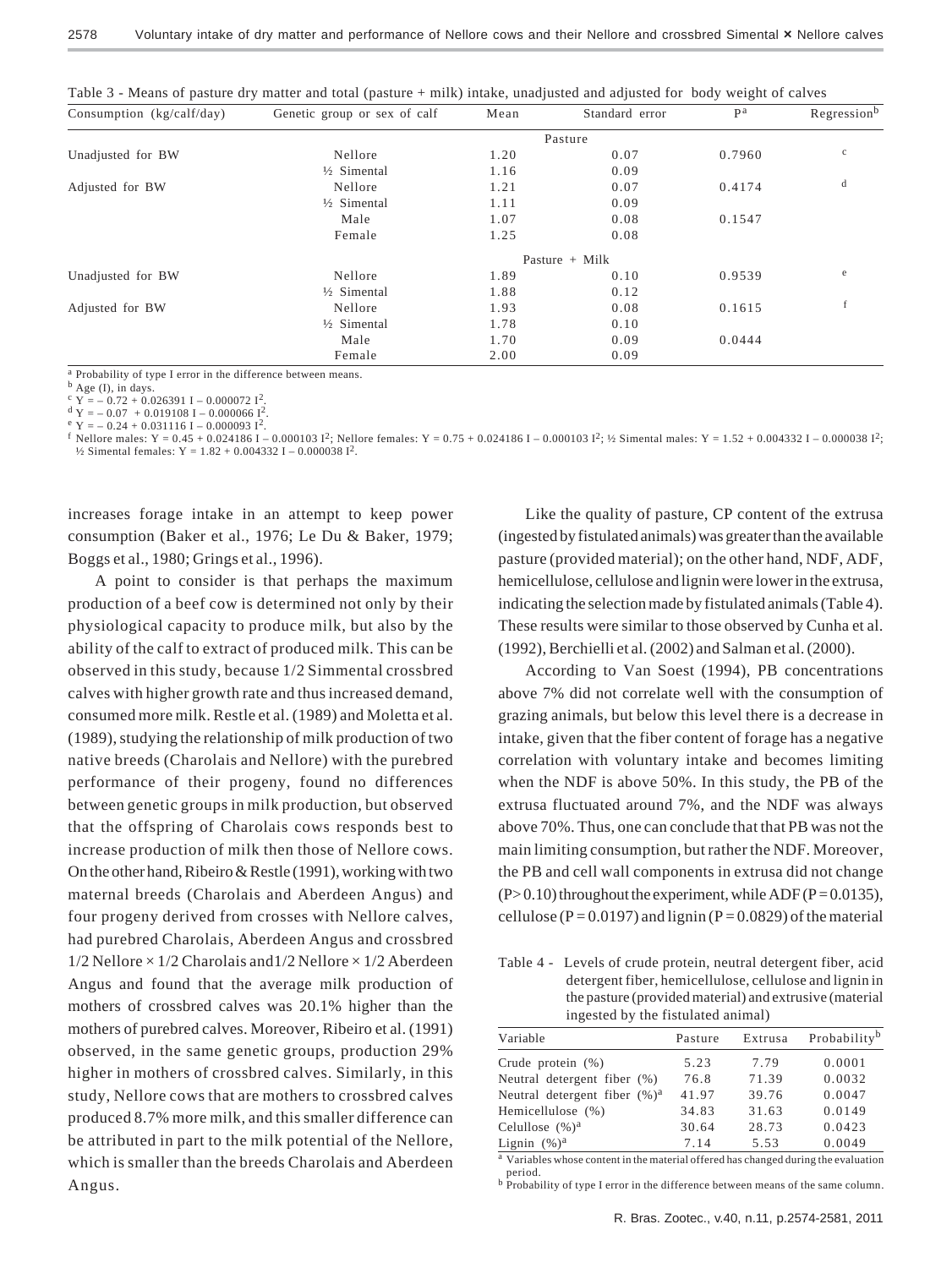offered increased linearly, which demonstrates the ability for section by the animals, despite a reduction in pasture quality. However, in this experiment, the consumption of pasture did not differ between the genetic groups, but there was an increase over time.

The unadjusted consumption of pasture increased linearly (P = 0.0001) and quadratically (P = 0.0035) in the studied range (Figure 3). The consumption of pasture adjusted to body weight also increased linearly ( $P = 0.0027$ ) and quadratically  $(P = 0.0036)$ , but tended to stabilize around the  $18<sup>th</sup>$  week (Figure 4).

These results indicate that the proportion of pasture consumed in relation to body weight increased more rapidly initially, reflecting the growing importance of grazing in the calves. The consumption of milk + pasture unadjusted for body weight increased ( $P = 0.0002$ ) quadratically ( $P = 0.0034$ ) and remained similar behavior to unadjusted consumption of pasture, generating curves (pasture and total consumption) almost parallel throughout the period (Figure 3). Given the information provided by Ansotegui et al. (1991), one would expect that, with increasing age and decreasing consumption of milk, the curve of DM intake of pasture would approach the curve of total DM (pasture  $+$  milk) regarding the calf's capacity of gradually adjusting its intake, by replacing milk with forage as it grows.

Consumption of DM (kg/calf/day)  $3.0$  $2.5$ Pasture DM -<sup>1</sup> Total DM  $2.0$  $1.5$  $1.f$  $0.5$  $0<sub>c</sub>$  $4<sup>2</sup>$ 63 84 105 126 147 168 Age (days)

Figure 3 - Consumption of pasture (Pasture DM) of pasture and milk + non-adjusted body weight (total DM) according to the age of the calves.



The curve of pasture consumption adjusted for body weight approached the curves of consumption of pasture + milk with increasing age of crossbred calves (Figure 4). In this case, the consumption of pasture  $+$  milk adjusted to body weight of Nellore calves is difficult to explain, given that it should follow the same trend described by the fitted curves for crossbred calves. Similarly, the highest average intake of pasture + milk adjusted to body weight of females is also outside the expectation because, within each genetic group, females had lower performance compared with males (Table 1; Figure 1), thus not explaining the higher consumtion of DM.



Figure 4 - Consumption of pasture, in DM, adjusted for body weight (BW) according to the age of calves and pasture, adjusted BW according to age, sex and genetic group.

Table 5 - Consumption of pasture in the dry matter, unadjusted and adjusted for body weight (BW) of Nellore cows, with their equations and regression

| Consumption $(kg/cow/day)$ | Genetic group of calf  | Mean | Standard error | pa     | Regression <sup>b</sup> |
|----------------------------|------------------------|------|----------------|--------|-------------------------|
| Unadjusted for BW          | Nellore                | 9.32 | 0.460          | 0.3168 |                         |
|                            | $\frac{1}{2}$ Simental | 8.49 | 0.555          |        |                         |
| Adjusted for BW            | Nellore                | 9.27 | 0.455          | 0.3172 | e                       |
|                            | $\frac{1}{2}$ Simental | 8.64 | 0.556          |        |                         |

<sup>a</sup> Probability of type I error in the difference between means. <sup>b</sup> Days postpartum (D).

 $c \text{ } Y = 5.26 + 0.08204 \text{ D} - 0.000356 \text{ D}^2$ . $d \text{ } Y = 8.16 - 0.002615 \text{ D} + 0.000023 \text{ D}^2$ .  $e \text{ } Y = 5.48 + 0.07493 \text{ D} - 0.0003216 \text{ D}^2$ .  $f \text{ } Y = 8.35 - 0.00454 \text{ D} + 0.000034 \text{ D}^2$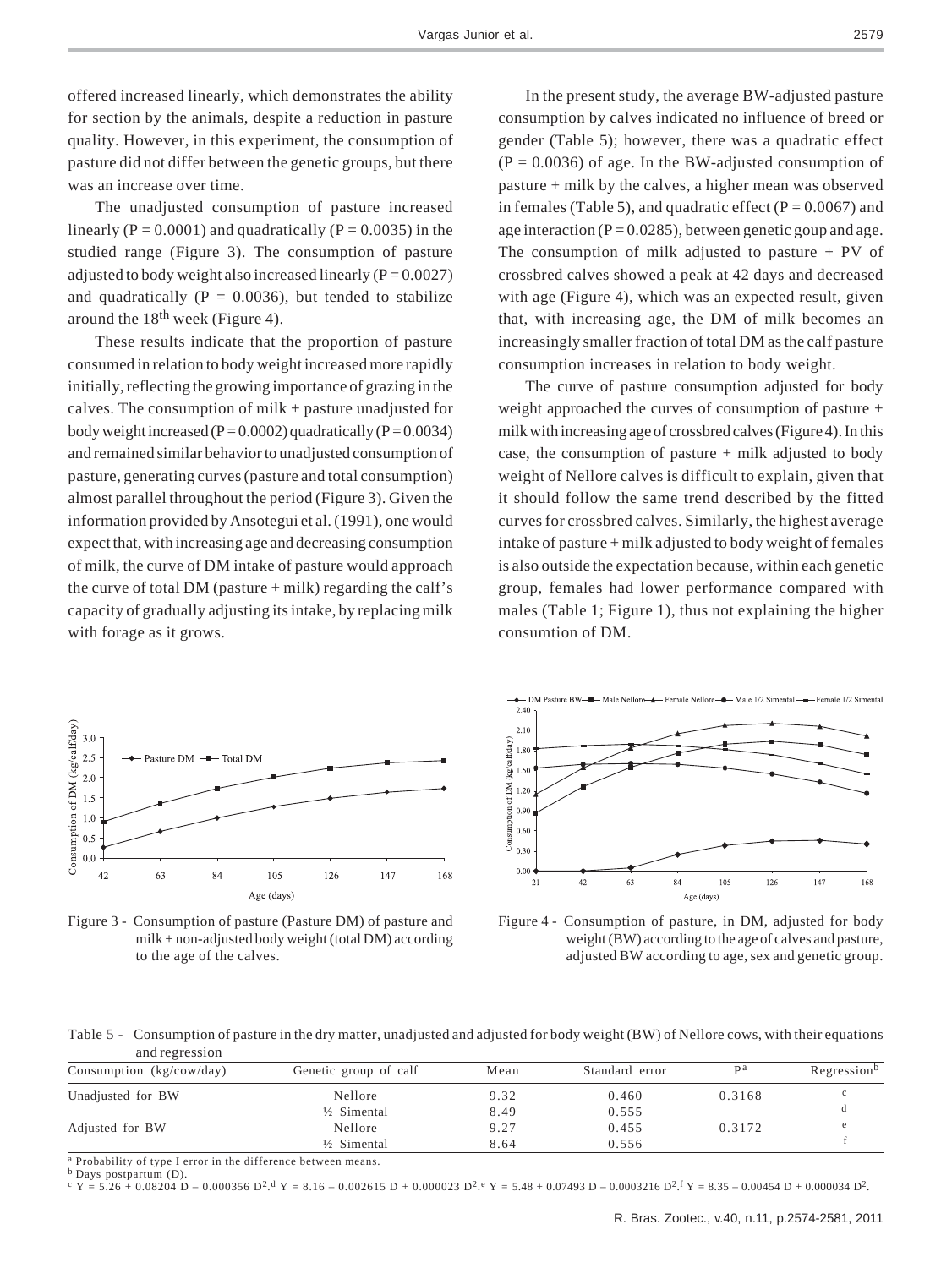In this study, the average calf consumption of pasture was approximately 1.1% of their body weight (BW), or  $35 \text{ g/kg}^{0.75}$ , whereas the consumption of pasture + milk was around 1.9% BW or 56  $g/kg^{0.75}$ . These results probably reflect an underestimation of consumption of the calves, as was expected, given the total consumption of over 2% of BW or  $g/kg^{0.75}$  (NRC, 1987; Grings et al., 1996).

The average dry matter intake by cows, adjusted or unadjusted for body weight was not influenced by genetic group of the calf (Table 5). However, a significant interaction was detected  $(P = 0.0315)$  between genetic group and days after birth (Figures 5 and 6).

As it can be seen, the consumption of pasture by cows remained within the estimates by NRC (1987), averaging around 2.1% BW or 96 g/kg $^{0.75}$ . Salman et al. (2000), in research with Gir cows producing on average 5.1 L/day,



Figure 5 - The consumption of pasture dry matter, unadjusted for body weight of Nellore cows and separated by genetic group of the calf, as a function of days postpartum.



Figure 6 - The consumption of pasture dry matter (DM), adjusted to the body weight of Nellore cows and separated by genetic group of the calf, as function of the number of days postpartum.

reported consumption of 9.5 kg/day (2.3% BW) in a Tanzania pasture. Yet, Streets (1998), in experiments with Nellore cows in capim-jaraguá pasture (*Hyparrhenia rufa*) showed consumption of 8.93 kg DM (2.1% BW or 96 g MS/kg $^{0.75}$ ).

However, in the present study, it was expected that the higher consumption of milk by crossbred calves would induce greater consumption of pasture by cows, although DM intake of cows to crossbred calves was approximately 8.5 kg/day, with slight increase during the postpartum period (Figures 5 and 6). In contrast, mothers of purebred Nellore calves started from a lower intake, around 7 kg/day and increased until reaching a maximum around 126 days postpartum, and then gradually reducing afterwards. Grings et al. (1996) also found no effect of breed of the calf on the consumption of cows, but the effect of body size and milk production of cows. According to NRC (1996), voluntary intake of beef cows is strongly related to the production of cow's milk in the postpartum period, and as milk production decreases, there should also be a corresponding decrease in forage intake, which was observed in this study.

### **Conclusions**

Crossbred ½ Simmental  $\times$  ½ Nellore calves ingest more milk and have higher growth rate compared with purebred Nellore calves. However, no significant differences in pasture consumption were found between the genetic groups. In Nellore cows, body weight and pasture consumption are not influenced by calf heterosis.

#### **References**

- ALENCAR, M.M.; RUZZA, F.J.; PORTO, E.J.S. Desempenho produtivo de fêmeas das raças Canchim e Nellore. III. Produção de leite. **Revista da Sociedade Brasileira Zootecnia**, v.17, n.4, p.317-328, 1988.
- ALENCAR, M.M.; TULLIO, R.R.; CRUZ, G.M. et al. Produção de leite da vaca e desenvolvimento do bezerro em gado de corte. **Revista da Sociedade Brasileira Zootecnia**, v.25, n.1, p.92-101, 1996.
- ANSOTEGUI, R.P.; HAVSTAD, K.M.; WALLACE, J.D. et al. Effects of milk intake on forage intake and performance of suckling range calves. **Journal of Animal Science**, v.69, n.3, p.899-904, 1991.
- ASSOCIATION OF OFFICIAL ANALYTICAL CHEMISTS AOAC. **Official methods of analysis**. 16.ed. Washington, D.C.: 1995. 1018p.
- BAKER, R.D.; LE DU, Y.I.P.; BAKER, J.M. Milk fed calves. I. The effect of milk intake upon the herbage intake on calf performance of grazing calves. **Journal of Agricultural Science**, v.87, n.1, p.187-196, 1976.
- BARBOSA, P.F.; ALENCAR, M.M. Sistema de cruzamento em bovinos de corte: estado da arte e necessidades de pesquisa. In: REUNIÃO ANUAL DA SOCIEDADE BRASILEIRA DE